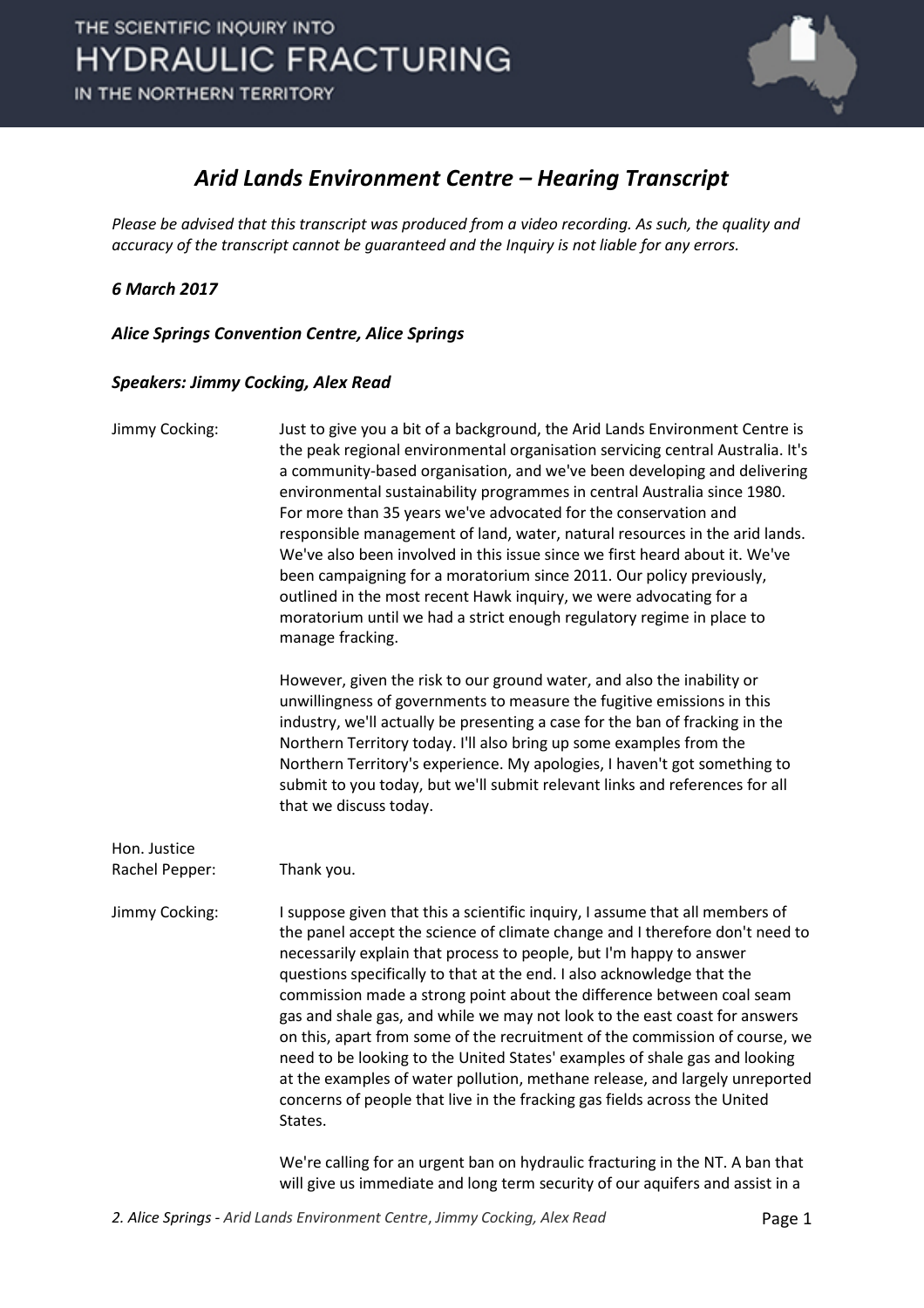

global effort to stabilise our climate and providing longer term options for our children. Rather than committing them to the externalised risk of fossil fuel companies.

The previous inquiry into fracking recommended that we not have a moratorium. Thankfully, we've had a change, and for those who are engaged in what happens here ... the political dialogue around fracking. The new government bringing in a moratorium, and also this inquiry, is very welcome. And also, what's happened in the last, not even six months, in late 2016, the US EPA almost contradicted themselves, acknowledging that rather than there is no risk to drinking water supplies that they found that it did pose an impact on drinking water and posed a risk to water contamination. So as more science comes out about this we need to be looking to the States, who are at least 10 to 20 years ahead of us in this space of the impacts.

Another issue, and this is a somewhat a side issue, but 50 years to the week an article first appeared in the central Centralian Advocate in March, 1967, looking at the prospect of extracting gas from shale by exploding nuclear weapons under the ground. Thankfully, that was not carried out in the Mereenie aquifer as the proponents of the company were hoping to at that time, given that operation gas buggy was being sold to us as the answer to our population and prosperity issues. And thankfully, science came through, that the highly radioactive gas is not necessarily what we wanted. And that demonstrates the importance of us looking to the states and the examples of shale as a reason for us to have a ban.

One of the things, and I've spoken to a couple of the panel members previously about this, but I think that it's critical for people to understand, and you'll hear from the gas lobby today, and following examples of we've been fracking for 40 years in the Northern Territory without any impact, without any negative implications. Just to make it straight, the fracking that we're talking about is not that type of fracking. The fracking we're talking about is horizontal slick water fracking that is not for unconventional shale gas. It's not the hydraulic stimulation of wells, of a conventional gas well. It will be critical for you to understand the difference between those two things.

I had the privilege, or the pleasure, of attending a talk here in 2012 at the CDU campus, and I will send a reference for this article from fracking the centre. They was a spokesperson from Petro frontier this is a company that in 2012 was involved ... The guy that was speaking, whose name I can't remember right now. But he'd been involved with the well out at Magellan at the Palm Valley. And I'll send this article. He was quoted as saying that there had been a leak out there, there had actually been an oil leak in the Palm Valley Mereenie gas field. Quite possibly he alluded to the fact that it could be because of the hydraulic stimulation that had occurred at that time.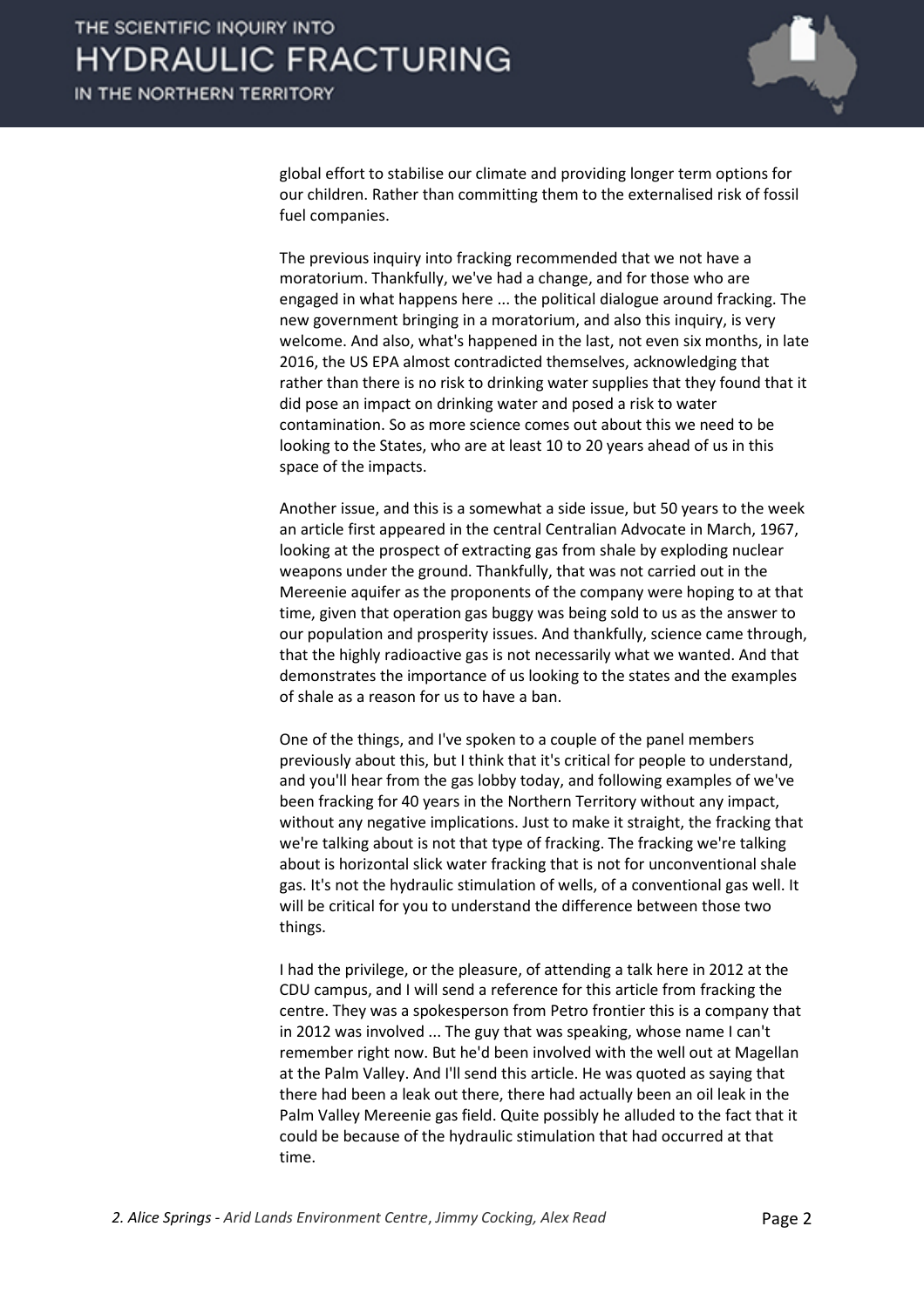

And the Water Resources head, John Charles at the time, in his article was concerned about that and the risks that that posed. Because currently, under the mining petroleum act they don't need to let the authorities know until it goes outside of their mineral title. So, we've got an issue here in the Northern Territory where petroleum and mining activities are exempted from Local Water Act and the Waste Management Pollution Control Act. Both of those exemptions bring up significant concerns from us.

And while we are assured from the NT government that they are reviewing and reforming the environmental assessment and approval process and looking to incorporate these acts into one great whole, that is always from our experience here, and I've been in this role for nine years, is always something off into the future rather than something that we can make good, solid, evidence-based decisions on now. So we hope that we can have a better regulatory system, but we are also recognising there are some systemic failures, particularly with the donations the fossil fuel lobby makes to political parties and the influence it that has on the political process. And that's why we're advocating for a ban.

Now, the history of shale gas fracking in the Northern Territory, there's two examples. Again this Petrofrontier company were involved in the Georgina Basin in October, 2012. Out of the three wells that they fracked, of the three separate wells, one had a shallow well failure and the other one was full of hydrogen sulphide. They eventually walked away from that. Then also, the risk of fracking is largely a lot of people talk about the chemicals and the concern they have for the aquifers.

In 2014, there was a chemical spill on the side of the Plenty Highway from ... I don't know the company, but I'll send through this link. It was reported to us. We actually got the phone call before the EPA because people didn't know who to call about the issue. And we fielded the call on that, and the person who reported that felt their nose was burning and mouth was burning when they approached this scene where the chemical had spilled onto the road. The guy in question apparently just kicked some dirt on it and said, "It's a desert, she'll be all right, mate." But it turned out that it was this chemical called Nalco EC9356A, which is a harmful and corrosive agent used in the oil and gas industry. That was found out weeks later by the EPA once they were eventually contacted. Well, they were contacted by us that day, but they eventually got Worksafe on to do an investigation. I can send through a link for that too.

The other concerns that we have is that the fracking issue has created a lot of concern for pastoralists, indigenous land managers, conservationists, and just general, everyday Territorians. 90% of the Northern Territory is dependent on groundwater. That's not the population, but it's the land mass. So that means across 90% of the Northern Territory we depend on water coming from under the ground. Here in Alice Springs we drink water that is 10 to 30,000 old. We drink water that was water in the last ice age, coming from underground. We don't have a great understanding of how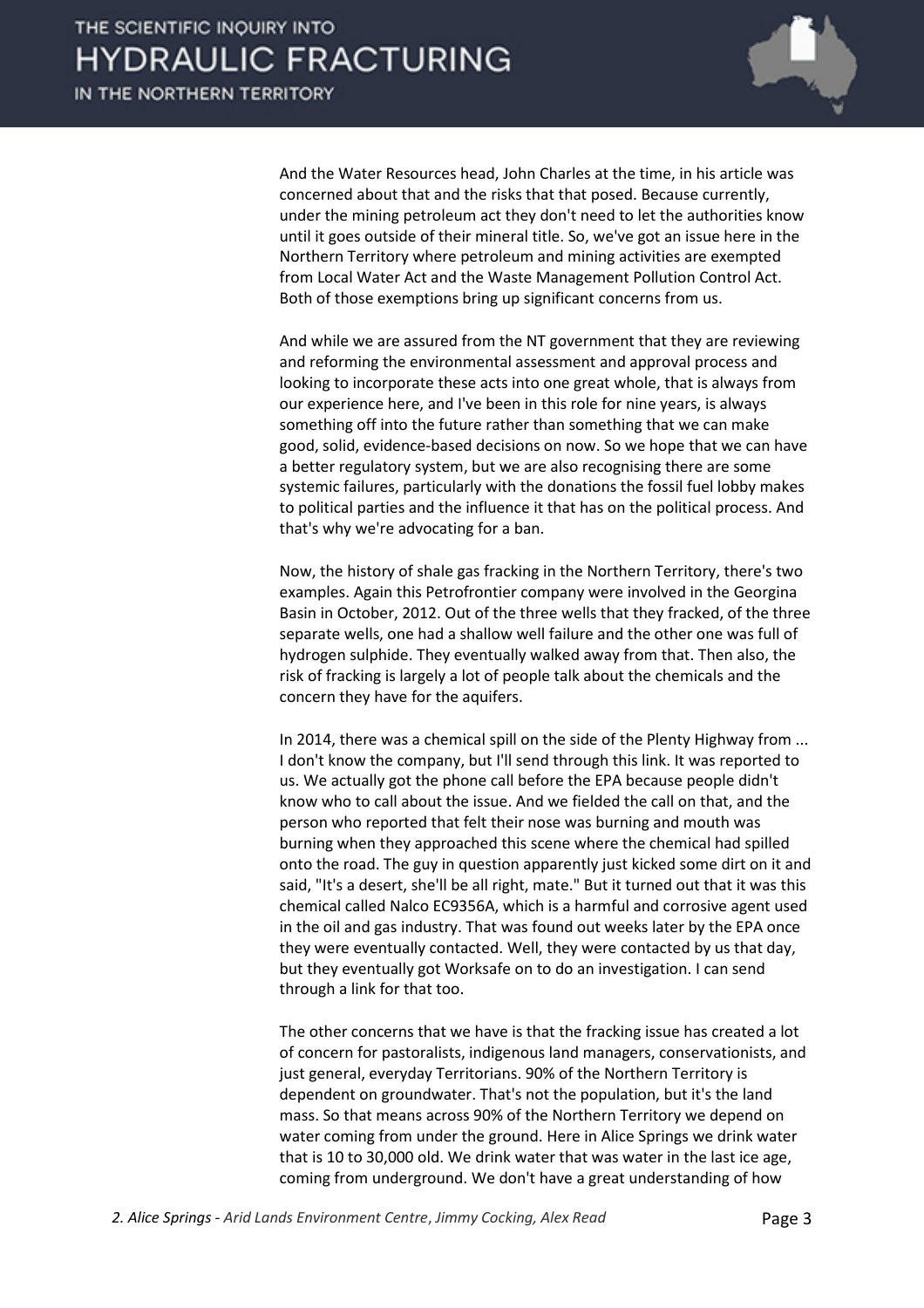

these aquifers interact, both from the surface water and groundwater. We don't know what impacts will happen with an increase of fracking and fracking through the aquifers and through those points where the water intersects with the surface and groundwater.

There's greater concerns as well about the ... While this inquiry is going, and thankfully I can report that there's been a pause for the building of the pipeline across from Tennant Creek to Mount Isa. But the construction of that pipeline, which in their EIS state clearly that their economic justification to open up the Northern Territory to the development of onshore gas, ala fracking. We've always thought that by its construction and the nature of it being there to open up fracking does have some impacts on what comes out of the findings of this inquiry because ultimately the horse is being put before the cart in this instance. Where the pipeline is ultimately a carry-on from the previous government's agenda, which was very much, frack the territory as much as they could. Get as much gas out of the ground and sell it off.

That's also why Territorians have got a lot of concern and a lack of trust around this issue, is because the previous government spent millions of taxpayer dollars on advertising for the industry, not trying to prove to us that it's safe but just trying to convince us that it was safe. There's a very big difference there. And that's what we've been finding, is that with a lot of politicians, previously, have been repeating the same propaganda that we get from the fossil fuel lobby. We've been fracking for 40 years, it's safe.

If we are going to have an ecologically sustainable economy here in the Northern Territory, if we are going to make sure that we have the principles of ESD, the precautionary principle is one that needs to be applied here. In the case of development, it's always up to the people who are concerned to prove that it's unsafe, and it's just generally accepted that it is safe, largely because of the success of industrial lobbying. Here in the Northern Territory we've been subject to that for the last few years as soon as people realised in the industry that people were concerned about the impact that this practice has on their groundwater. If you drive around Alice Springs, if you drive around Katherine, and drive up and down the highway you'll see a lot of the yellow triangle signs. People are concerned.

And while we welcome this inquiry to dig deep into the science of fracking in the Northern Territory, because that's what we need, the previous inquiry was very much a political exercise in delivering a bunch of recommendations that really haven't gone anywhere, so it was another waste of taxpayers dollars. We've got a lot of faith in this process and we will engage thoroughly through it through the chair, but also if other people want to contact us for more information we're very happy to do that. Just excuse me for a sec.

Also, we'd like to draw attention to the fact that the state of Victoria, Tasmania, numerous states, provinces, and nations across the world ban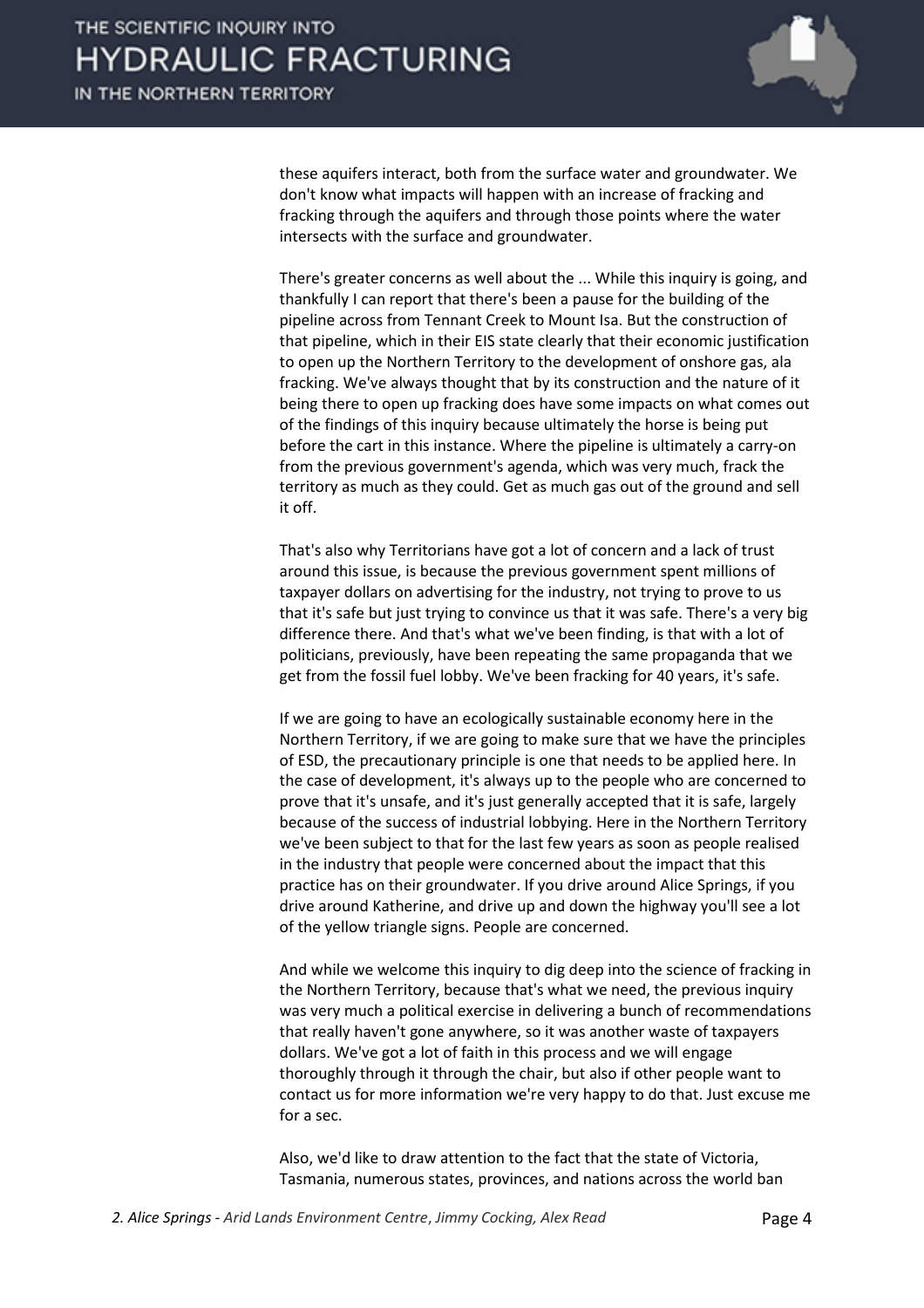

fracking. And I will be imploring the inquiry to look at that as a serious option. Even though we may have significant gas reserves it doesn't mean that we need to ... We don't need to sell it. Given that there's science out there, there's many papers that now detail that we need to keep 80% of known fossil fuel reserves in the ground if we are to have any hope of maintaining warming below 2 degrees. Given that it's 80% of known reserves it would be nonsense to actually open the territory up to fracking and exploration for gas that we're never going to be able to get out.

The other significant issues in fracking that we've got, and these are examples from the United States. The impacts to the environment through pollution, through invisible methane emissions, the fugitive emissions alone are the reasons why we call for banning of shale gas fracking. The fact that Australia does not even yet measure and report on shale gas fugitive emissions begs the question as to how we can allow this to happen. The perceived benefits of using gas over coal for electricity generation is undermined by these fugitive emissions. That in some instances in the United States have been found to be up to 9% of production can go into the air as waste. Given that methane is 73 times stronger as a greenhouse gas than carbon dioxide it means that we need to ban fracking.

The other issues as well around surface water pollution. We know that here there's very low likelihood of re-injection of fracking fluid into the ground, which causes increased seismicity. We've seen an increase in earthquakes in Oklahoma and, I think it was, Pennsylvania recently. There's increasing reports from the United States about the impact of fracking in increased earthquakes. While we don't believe that that is something that may be critical here because we would hope that there would be no re-injection going on. As we know with both the ... Well, what's happened here in the Territory are examples already around accidents, the impacts of accidents, given the remote location, given the lack of capability and capacity of our emergency services to be able to deal with these sorts of issues, and the distance and the time it takes to get there, we again call for a ban on fracking so that we don't have to deal with these issues.

Although the dollar signs may look good from a distance, up close our dependency on water and a multitude of industries that depend on our intact natural landscapes, whether it's pastoralism, whether it's fishing, whether it's farming, whether it's tourism, whether it's indigenous cultural burning of landscape or the protection of nature and our potential carbon economy as well are all at threat if we do choose to head down this direction. The human health impacts of shale gas fracking are also well documented. And I present a document from the states called the "The Urgent Case for a Ban on Fracking." I'll send a copy of this to all of you. I hope that that will be taken on board because we need to be looking to the States, maybe not for leadership on this issue, but at least for looking at the impacts on what's happened over the last 20 years.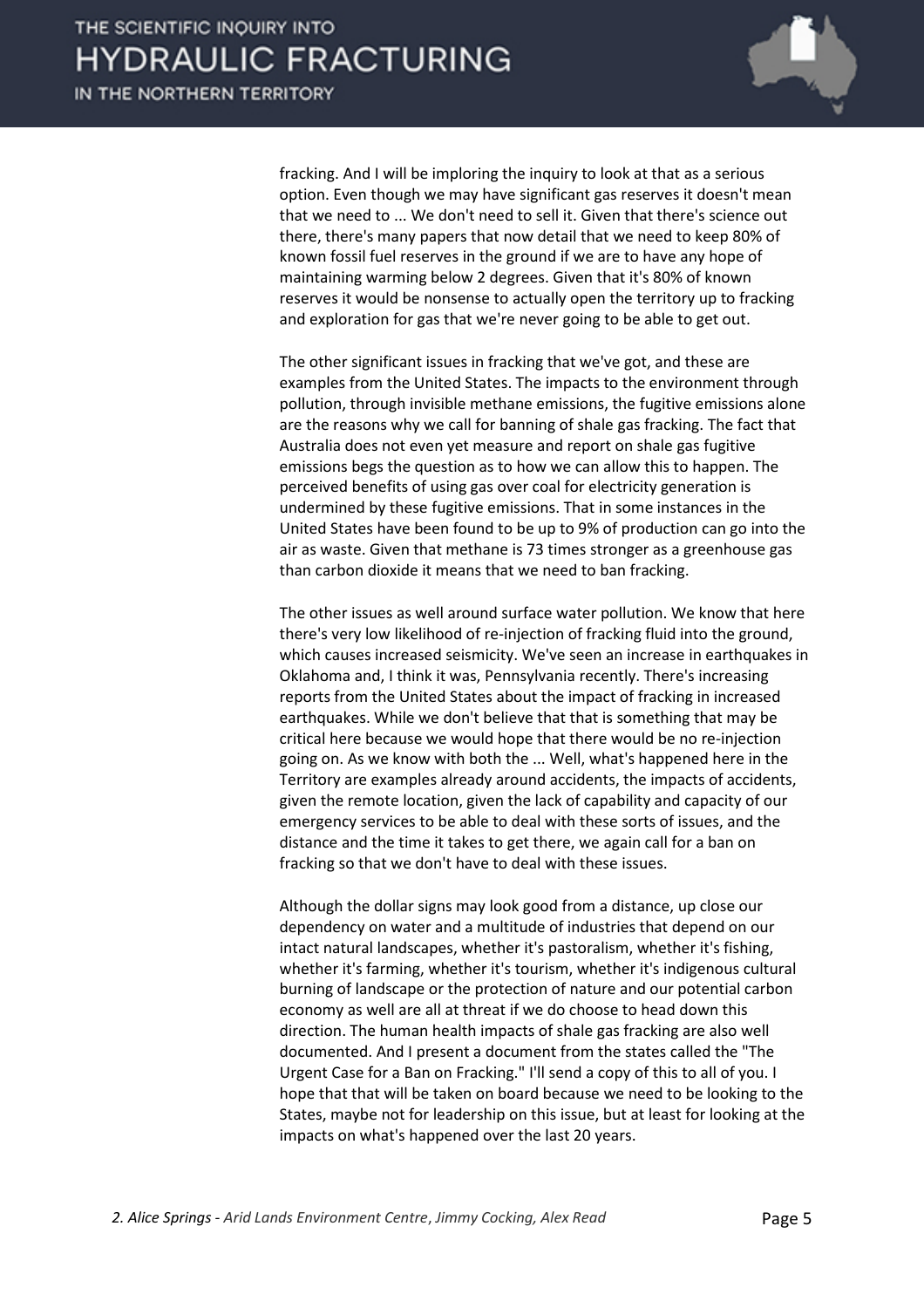

There's also no baseline studies, so currently there's ... The previous government approved a gas fracking well at [inaudible 00:17:25] up in the north, up in the North, up in the Roper area. That was approved to happen the day after the election, knowing that if the current government got in they would have a moratorium policy but on their first day there'd be a frack happening. This is the way this industry works, whether it's towing pipelines through Tennant Creek every day to create the sense of fait accompli, and the communities who are at risk have no power to be able to make a difference in this. This is the way these companies work across the world.

There is a world gas glut. The reason why we're talking about even fracking or a pipeline connecting Territory gas is being sold to us to support our friends and families in New South Wales and the eastern states who are undergoing a gas crisis because of the lack of gas being available to power generation and manufacturing there. But I draw attention to the panel that that is only there because of the export of gas from Queensland which is changing the nature of the marketplace for gas on the eastern seaboard. The price of gas domestically has trebled. I remember being able to fill up the car for 30 cents a litre when it was LPG, now it's \$1.40. Why is that? It's because we've started exporting gas and opening up our markets to the international price.

If we were to open up fracking and piping it out to the East Coast, Jemena has already got plans, so the company looking to do the gas pipeline. They've already got plans to connect the gas from there to [inaudible 00:19:03] out to Gladstone and actually put it out for export. We recognise that there's been a lot of spin around this, by us opening up for gas we will be helping of the rest of the nation and this is nation building projects. But ultimately, all we will be doing is helping the multinational gas companies and we implore the inquiry to dig deep on this. We will send through as many references as we can. But we also urge you to look beyond some of that because a lot of our people here in the Northern Territory won't be able to make a written submission and it will be critical to talk to them about the impacts that this industry will have on their livelihoods and their future.

I welcome that you're seeing a lot of regional centres. We need to make sure that this industry cannot go ahead, because after many years of experience we've learnt that we cannot trust them. And the system that's in place at the moment where the mine's managing department oversee the compliance, they're under-resourced and they're hopelessly conflicted. While in one part they're supposed to be promoting the industry and then on the other side they are supposed to be enforcing compliance. So, we've got a system somewhat broken here currently. And while the government has committed to fixing it it's a long hard road of reform, particularly when we've got previous chief ministers who are highly embedded in the oil and gas sector lobbying government from the inside while also getting lobbied on the outside from the oil and gas sector.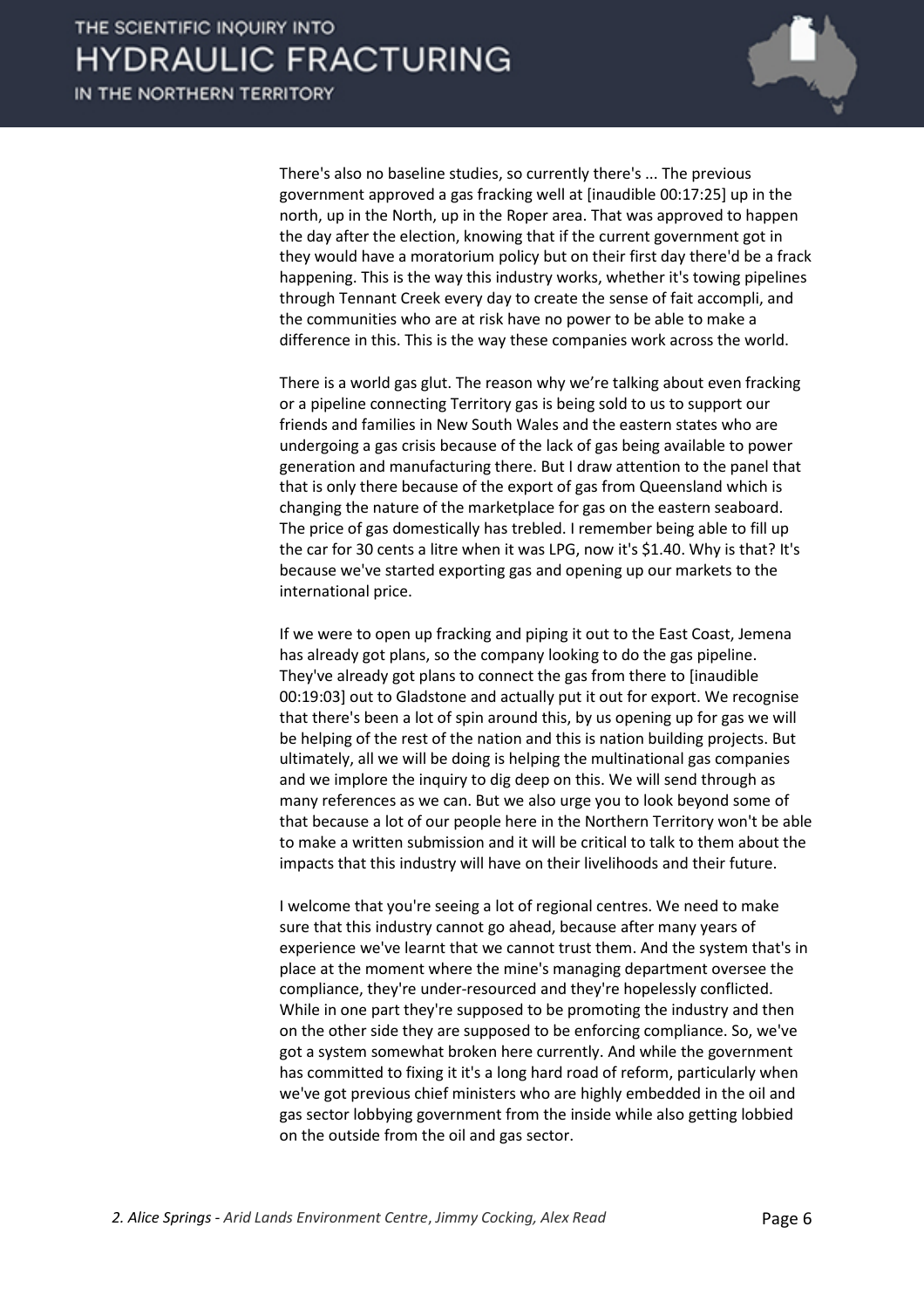

Thank you so much for the opportunity to speak here today. I hope I've given you some food for thought, and some questions raised. We will be submitting probably before April 30, I think is the deadline, and we will have a comprehensive list of references there for you to follow up to demonstrate that we're coming from and evidence-based and not speaking purely on the emotiveness of this issue. Thank you, panel, and I'll welcome any questions that you may have.

#### Hon. Justice Rachel Pepper: Thank you very much, Mr. Cocking. Yes, I look forward to those references in due course. Any questions?

Ms. Jane Coram Well, thank you for that. I was just wondering if you could tease out a little bit more of the comments you made around the difference between fracking for unconventional resources versus conventional ones? You made a comment that it's critical to understand the differences. If you have any references to site that we would appreciate them but for now if you could just spell those out.

Jimmy Cocking: Yeah, ultimately the conventional gas reserves are when you essentially drill down, there's a pocket of gas trapped within a sandstone layer, generally. They drill a hole, it's released and it just comes up at its own volition. Sometimes those wells need some ... Like almost when you use a plunger on the drain to get a bit of movement happening and get it to flow. That's the sort of hydraulic stimulation that's happened out at Palm Valley. The normal unconventional shale gas fracking which we're talking about include drilling depths up to 2 kilometres and more, and then going horizontally as well, using a range of undisclosed chemicals, some disclosed chemicals, but undisclosed chemicals guar gum... excuse me and others which are our greatest concern around the impact on our aquifers but also the surface water, and particularly in the north up here.

> In Barkley we had a 50-year flood just recently and we're expecting that there'll be more rainfall here in years to come, and unpredictable rainfall that leads to fracking and the storage of those chemicals in those wells ah in the basins after they do the frack that then that chemicals can be mobilised into waterways if there's heavy rainfall that comes through, which we can't say won't happen.

> So that's the difference, is that one's pretty much a relatively benign pumping of the gas using water, and the other one that we're talking about is slick water fracking which is what the ... I think I've made that ... Hopefully that's enough, and if so we can detail more of that. Most of that conversation around Palm Valley is based on an article that was ... There was an information session by Petrofrontier, which is a company that was operating here, took over Magellan lease at Palm Valley. They also had some titles up in the Georgina Basin. They're also the company that did the frack that had the shallow well failure and the hydrogen sulphide failure of their well as well. They're a Canadian company.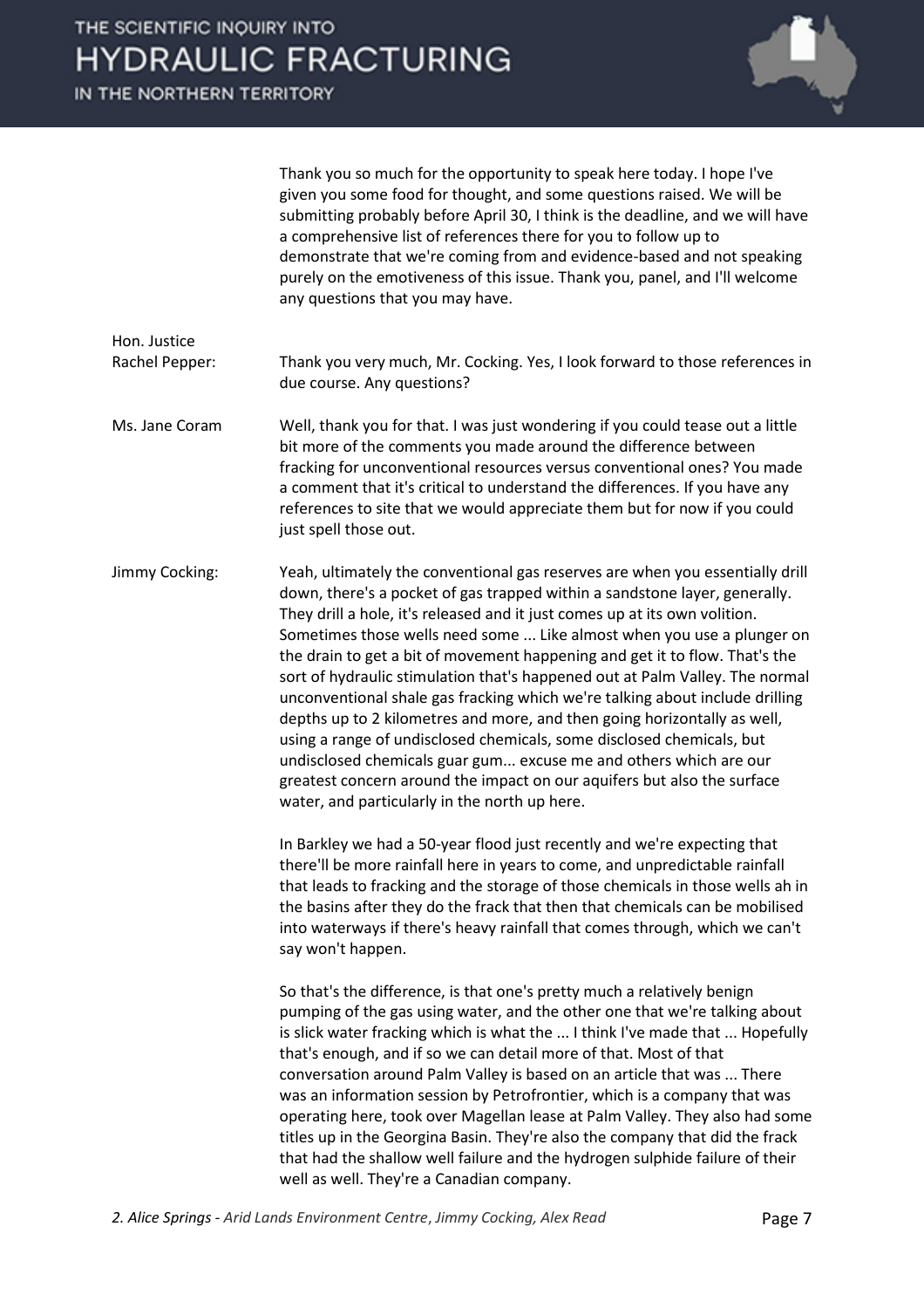

But the guy that was there spoke quite plainly about the differences of both those, but also outlined, which was a surprise for myself, about the well failure that had happened out at Mereenie. So that's something that I urge you to consider and look into more, because you can't find much on the public record about this. A lot of it sits under the Department of Mines and Energy and that is not necessarily released to other departments either whose jurisdictions are protecting groundwater. I can send you the link to the newspaper article from that particular information.

- Ms. Jane Coram Thank you. In regards to those well failures that you mention, can you give any more details around the actual failure? You mentioned one was a shallow well failure and one was abandoned due to hydrogen sulphide. Do you know anymore about the details than that?
- Jimmy Cocking: All I know anecdotally, as it is in small towns. A person I used to live down the road from was actually working on a site there and witnessed it. They had previously been a proponent of the gas industry but after seeing the impact of that ... And from my understanding the well failed shallows, between maybe 6 metres under the ground or something, but that was ... I mean, you're thinking massive amounts of water, up to 20 million litres, pushed out at high pressure, and then the well busting open. This is a risk as well with the Chinese free trade agreement. Others sorts of things that we're also looking at, having lower quality steel and other implications for this industry. We have to consider that every frack is an experiment. Every single time they do this it's under controlled circumstances, and while they do understand a lot about what may or may not happen it is an experiment. These guys at the Petrofrontier at the shallow well failure, where they pop the water down and the well blew out, and this guy said it was a pretty scary situation.

The other one ... I know this is just really from news reports that I'm drawing from. The hydrogen sulphide ultimately renders the gas not usable, it's often a rotten egg smell that can happen. And that's also a negative implication for the industry too, is that there are these releases of gases that we can both smell but not smell. The ones that we can't smell are the biggest issues for climate. That's one of the reasons why we consider it should be banned. Ultimately, we're experimenting with our groundwater, and when we've got 90% of the Northern Territory dependent on that groundwater anybody who considers themselves are being guided somewhat by the precautionary principle in the way that we make decisions needs to acknowledge that that potential catastrophic risk isn't worth allowing this industry to prevail.

| Hon. Justice<br>Rachel Pepper: | Anyone else?                                                                                                                                                                                                                  |
|--------------------------------|-------------------------------------------------------------------------------------------------------------------------------------------------------------------------------------------------------------------------------|
| Dr. Vaughan Beck:              | I note that you tend to supply references, that's very good. [inaudible]<br>00:27:24] and I note that you made reference to the USA EPA report, the<br>more recent report in the [inaudible 00:27:30]. You were talking about |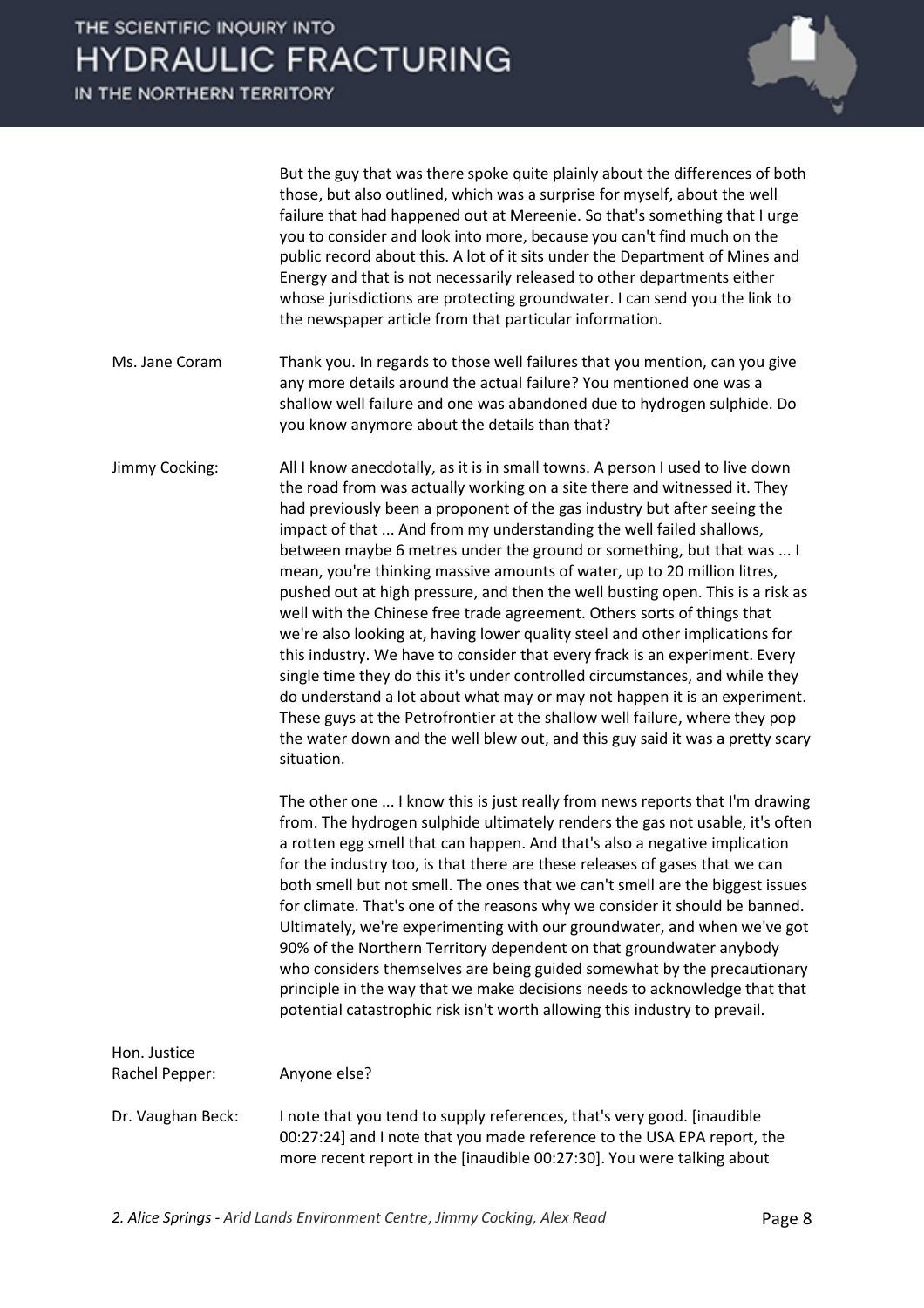## THE SCIENTIFIC INQUIRY INTO **HYDRAULIC FRACTURING**

IN THE NORTHERN TERRITORY



emissions and saying that one of the main reasons why you want to see it banned. Can you elaborate more on that aspect for me, please?

Jimmy Cocking: Yeah. Methane is an invisible, tasteless, smell-less gas, so unless you actually have the right technology to be able to see it you wouldn't know it's there. What's happened in the States and more recently here, I think it was they did some of it in some of the coal seam gas fields, but actually looking at having a camera that can actually use infrared technology to identify gas leaks. I'm trying to think where else the actual specific location in the States. But they've done it in the States and found massive methane clouds over areas where frack fields are, and also moving across the nation there in the States. And the implications that that has, the health risks of that range from bloody noses to long-term ... Who knows? Because we're in an experiment here, particularly the States, around the impacts of fracking.

> But methane being a much stronger climate acting gas or greenhouse gas than carbon dioxide, and the fact that we're not measuring it here in Australia ... Well, you have a look at the measurements that are currently being taken around methane and fugitive emissions is very low, which points to the fact that there's under-reporting going on. And until we see some leadership for the federal government around this, because it is a national issue where we've got both frack wells, whether it's coals and gas or shale gas, happening across the country, and if we're not reporting these fugitive emissions then how can we have any understanding of the impact that we're having towards our Paris agreement goals of reducing emissions.

We would urge the inquiry to look deeply into that. I would guarantee that nobody in the Northern Territory involved in this industry would be currently looking at their fugitive emissions. I'd love to be corrected on that. But I urge you to at least dig deep, and so I could be corrected on that. But there's very little reporting going on. The risk out here as well is the fact that there's very long distances between places and very long distances between where compliance staff for mines and energy may reside and where they may have to get to. There is an implicit understanding that the industry will do the right thing, but they can only do the right thing if they're legislated or regulated do so. And if we don't have the regulations to bring them to account, particularly on measuring fugitive emissions and those sorts of things, then at this stage we can't allow that industry to continue if we are to have any chance, or any hope, of being a contributor to the global climate effort to reduce our emissions to zero by 2050, is ultimately where we have to go.

Dr. Vaughan Beck: Thank you very much for that.

Jimmy Cocking: No worries.

Dr. David Jones: Water supplier integrity is a really key issue in this community and there are a number of aquifiers around here which are currently non-potable. Fracking, for example, can use that non-potable water. One of the possible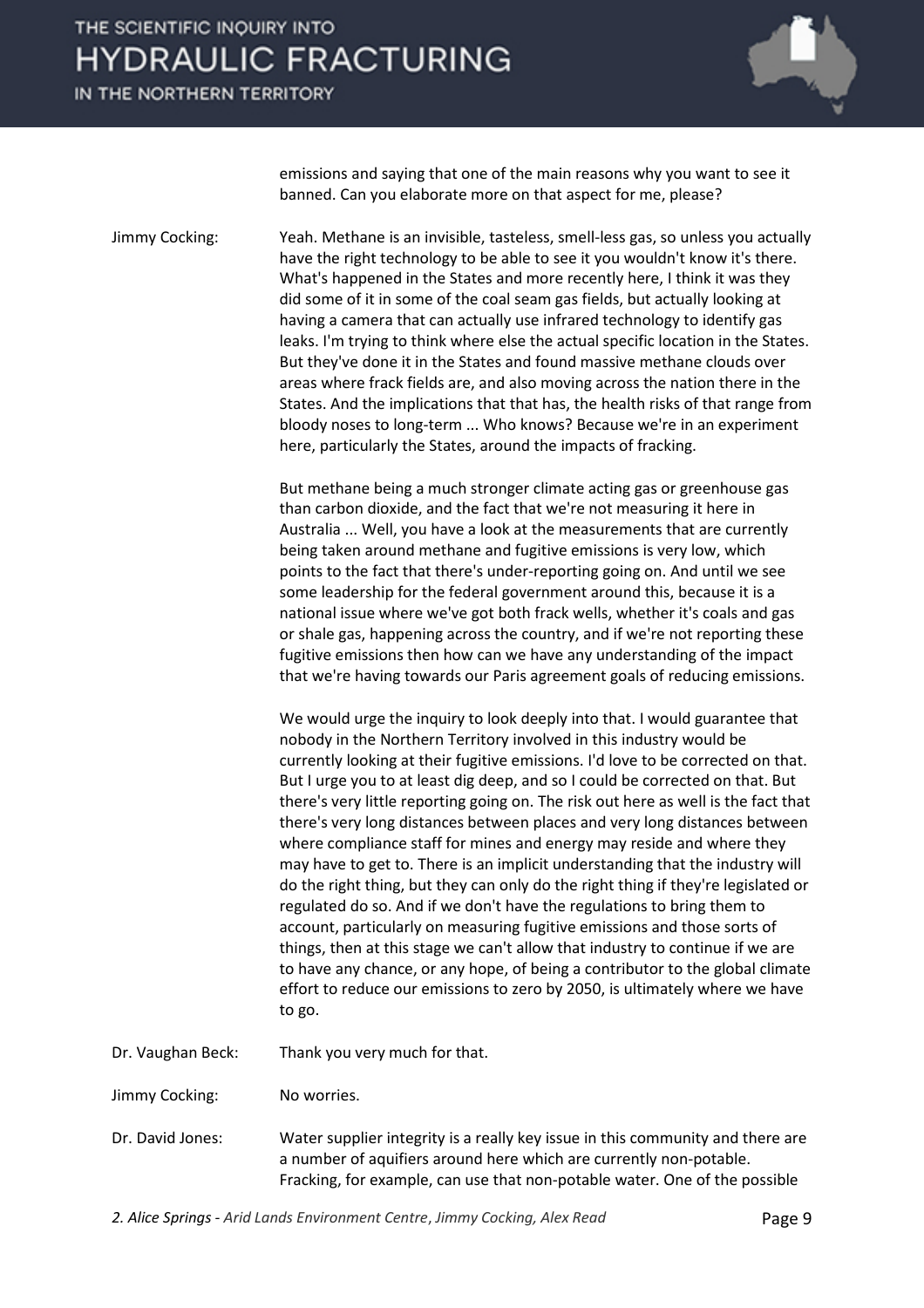

offsets of the industry ... I'm not saying I'm an advocate for it by any means. But what I'm saying, one of the possible issues we need to look at is offsetting here where currently unusable water could be treated some of it used fracking in a [inaudible 00:31:13] for Alice Springs. Now, I don't know what the attitude would be to that and be of the community towards that kind of arrangement, because this is one of the issues we need to consider in all the costs and benefits and otherwise for this industry. A lot of people might say, "Yeah, no, this is contaminated water that was ... We don't like clean water." Could you give us a feel, maybe, from your constituency how people might react to that kind of arrangement?

Jimmy Cocking: I think given the lack of resources consistently made to the departments who ultimately regulate our groundwater supplies, there's still very littleknown about the interactivity between aquifers, whether they're salty or non-salty or potable or non-potable. They don't know if you take the salty water out that then freshwater will flow in. Then we end up with a similar sort of problem. An example just recently, there's been a water allocation plan done for the Western Davenport Ranges, so just sort of about 400 kilometres north of town. Ti Tree aquifers, and also interconnected there. What they've found in the last five years of doing this research is that there's a lot more connectivity, whereas they thought they were separate aquifers. They've actually now found that they're not. And why? Because they needed to do more research because they wanted to be able to determine what impacts of increasing the water allocation would be for water culture and the implications that would have done the stream. And they've since found that it's connected.

> I think that we don't have enough science on the groundwater systems here to be able to categorically say that. And while we do recognise and support projects that look at ways to be able to offset their potable water use, we need to understand what the implications of that would be because we currently don't know enough about it to be able to go, "Well, this is salty and this one's not", and that we can take the salty water. We got a similar example here. We just went out as part of the water advisory committee of Alice Springs region. We went out to the SAT ponds out here, which is the soil aquifer treatment ponds which is where recycled water is put into an aquifer. So, it's class A water and it's put in there for storage. But what they found is that when they put that water into the aquifer it's actually coming out saltier than what they intended. So the agricultural benefits of that are less well understood.

> And another one that comes from the impacts of produced water, which is commonly used with coal seam gas but it's also used with shale gas, with the water that comes back up after the frack. There has recently been a report in the States about the ... This is not in Australia these companies were selling their produced water to food companies and farmers to grow food from produced water, and are now finding that there are potential health risks and clusters that are happening as a result of people eating that food, and people working in the industry with that water. While I acknowledge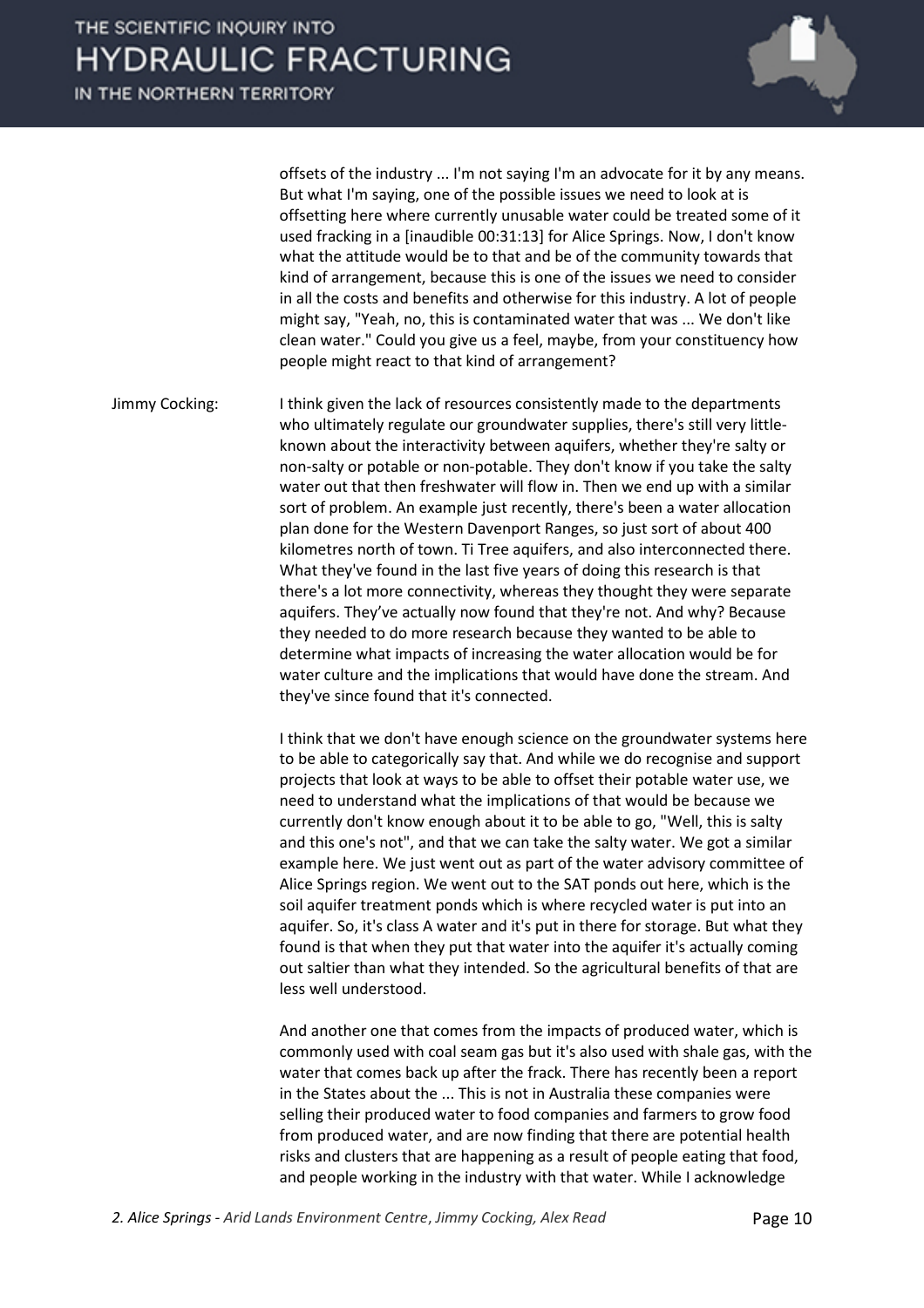

that's a very ... We need to look at this in totality. We can't look at these issues from a reductionist approach in the way that we've done science in the past where we look at this bit here without actually looking at the implications.

I think if this industry's going to have any credible ability to operate with a social licence in this jurisdiction we need to be looking at things, both the cumulative impacts of this industry, both on water and climate and looking at our aquifer systems as a whole. Because if we look at them in reductionist approaches we can sort of offset problems but cause other issues elsewhere. I thank you for the question. I hope that that provided some sort  $of \dots$ 

Hon. Justice Rachel Pepper: Yes. This will probably be the second last question. Dr. Alan Andersen: Alan Andersen. Water is obviously a dominant issue here. I'm a terrestrial ecologist so I'm just wondering what you see as the issues relating to the terrestrial ecosystems and biodiversity. Jimmy Cocking: Well, some of those issues ... I'm reporting from some anecdotal reports of people that live down in the Simpson Strezlecki area, down towards Moomba, where the Moomba gas field is. And people have reported that there's a lot more roadkill down that way than in other areas because the animals are confused and somehow the potential of the gas and the smells have some impact on their livelihood. But obviously with any kind of dislocation of landscapes, whether it's through pipelines or gas fields is going to have implications. The sounds, the flaring, those sorts of industrial processes are going to have impacts. As far as actually having the data, well, there's very little. When I say that the water department is under-resourced.

> I think that's definitely something that we need to be looking into much more. The impacts of fracking, whether it's got to do with surface pollution as the result of spills and then that getting into aquatic ecosystems is probably one of the biggest threats. But also, given the impacts of methane we don't know what's ... I haven't looked into it personally yet, but one of the impacts of methane on animals in a higher concentration of methane, is that going to have some impact? There's a lot more research that needs to be done, and given the precautionary principal, the burden of proof is on the industry to prove that it's safe, rather than for us to prove it's unsafe. These sorts of questions are the ones that need to be answered through good, solid, research. I look forward to hopefully ... That we can get some more information about that, but largely the impacts around water, and I think also the sand and gas is going to be the big issues around the terrestrial ecosystems.

Well, the flora and fauna department here in the NT is even more so.

But also, in the Northern Territory, you may or may not know, that there is no ... With an environmental impact study there's no reporting on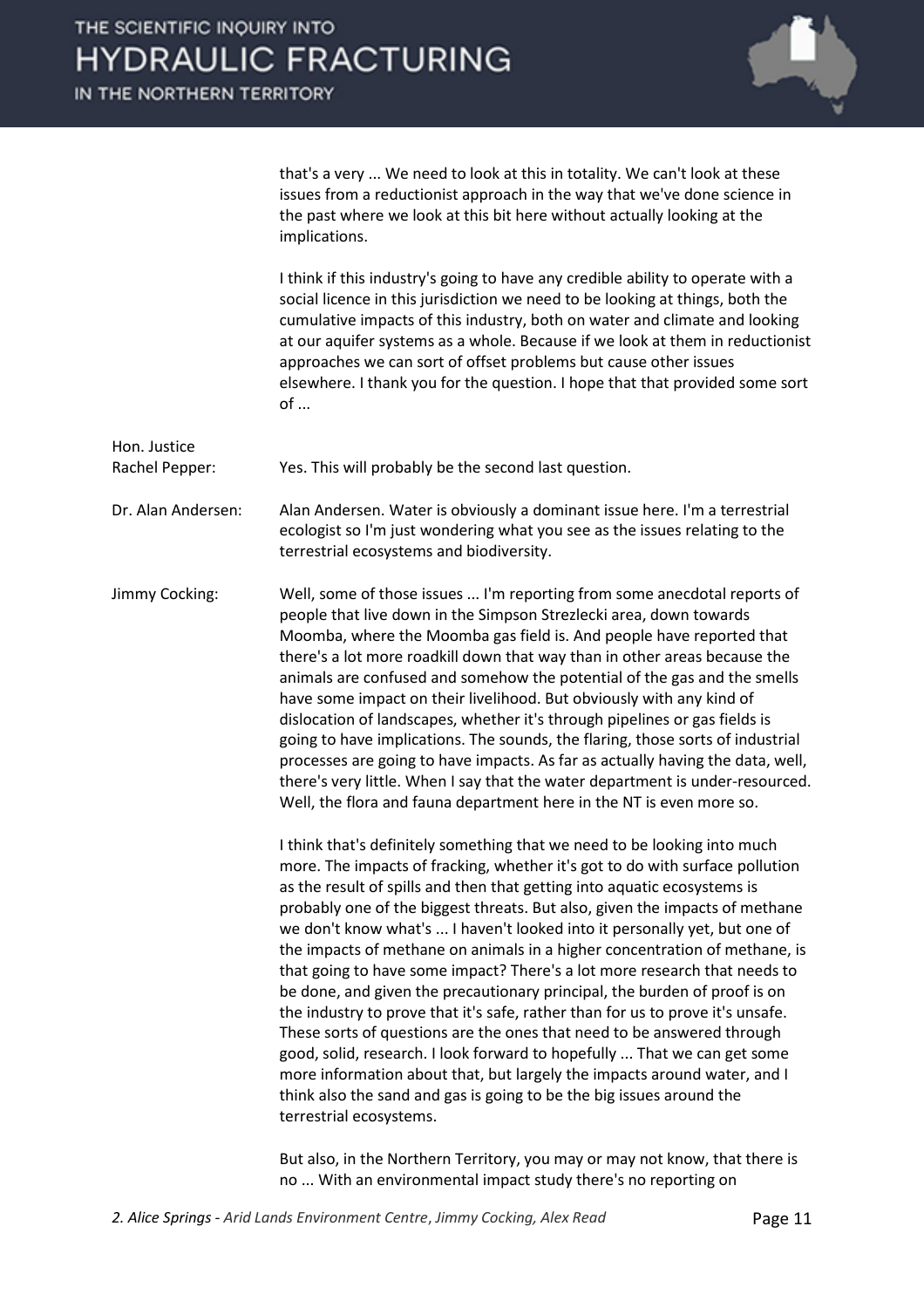### THE SCIENTIFIC INQUIRY INTO **HYDRAULIC FRACTURING**

IN THE NORTHERN TERRITORY

Hon. Justice



arthropods here, so there's no impacts on insects or anything here that they considered in an EIS. And obviously that has downstream effects, as they are prey for many animals. Until we also have a better understanding of what impacts the gas industry will have on insect life we're also not going to be able to know the full impacts it will have on biodiversity.

Rachel Pepper: As Chair, I'm going to have the Chair's prerogative of last question. Mr. Cocking, one of the examples you've given ... Many of the concerns you've raised point to, on your view, it appears a real failure of the regulatory framework to govern any existing industry, and potential future industry. Let's assume that you could construct a sufficiently robust regulatory framework of governance. So, you have an independent regulatory system and so on. Is your position still, "No, absolute ban on fracking"?

Jimmy Cocking: That position has shifted, because we were of that opinion when we submitted to these inquiries previously. That the robust regulatory system would cut the mustard. Since then we've signed the Paris Accord and we have an obligation to our children and their children's children's children to make sure that we maintain and stabilise the climate the climate by reducing gas emissions. Given the current system seems unable or unwilling, and maybe even a future system, it may be able to assess the impacts of fugitive emissions and the scale of that. But given that the uncertainty around that is there we will have to say at this point we'd be calling for a ban. Whether that's got a sunrise clause on it, and obviously that can always change with a change of government. But our concern is that the current government, while all credit to their intent and where they want to take this and their commitment to reform, it's a very challenging cultural change for departments that may not necessarily want to change, or they've also got conflicts in wanting to change.

> So, until the system changes within thoughts to the fossil fuel industry on the political process we're calling for a ban. And that position has changed. We are very considered in the way that we go about making policy and decisions within our organisation. And given that previously when we had a government that was rampantly trying to get fracked gas out of the ground any way they could, under the CLP government, we advocated they needed a stronger regulatory system. Why? Because we thought that that was the only way that we were going to be able to get some improvement, because that previous government was not listening to ... If we called for a ban they would have just stopped listening.

We're very happy to see that a lot of the recommendations from our previous submission to the previous inquiry have now become policy positions of the Labour Party, which is very welcoming. But we also understand now that we have urgency around the climate issues and personally, and professionally, we don't think that there is time to waste giving into the uncertainty of this industry. We need to actually lay down the line and say, "Let's ban it. Let's get on with the renewable energy future for